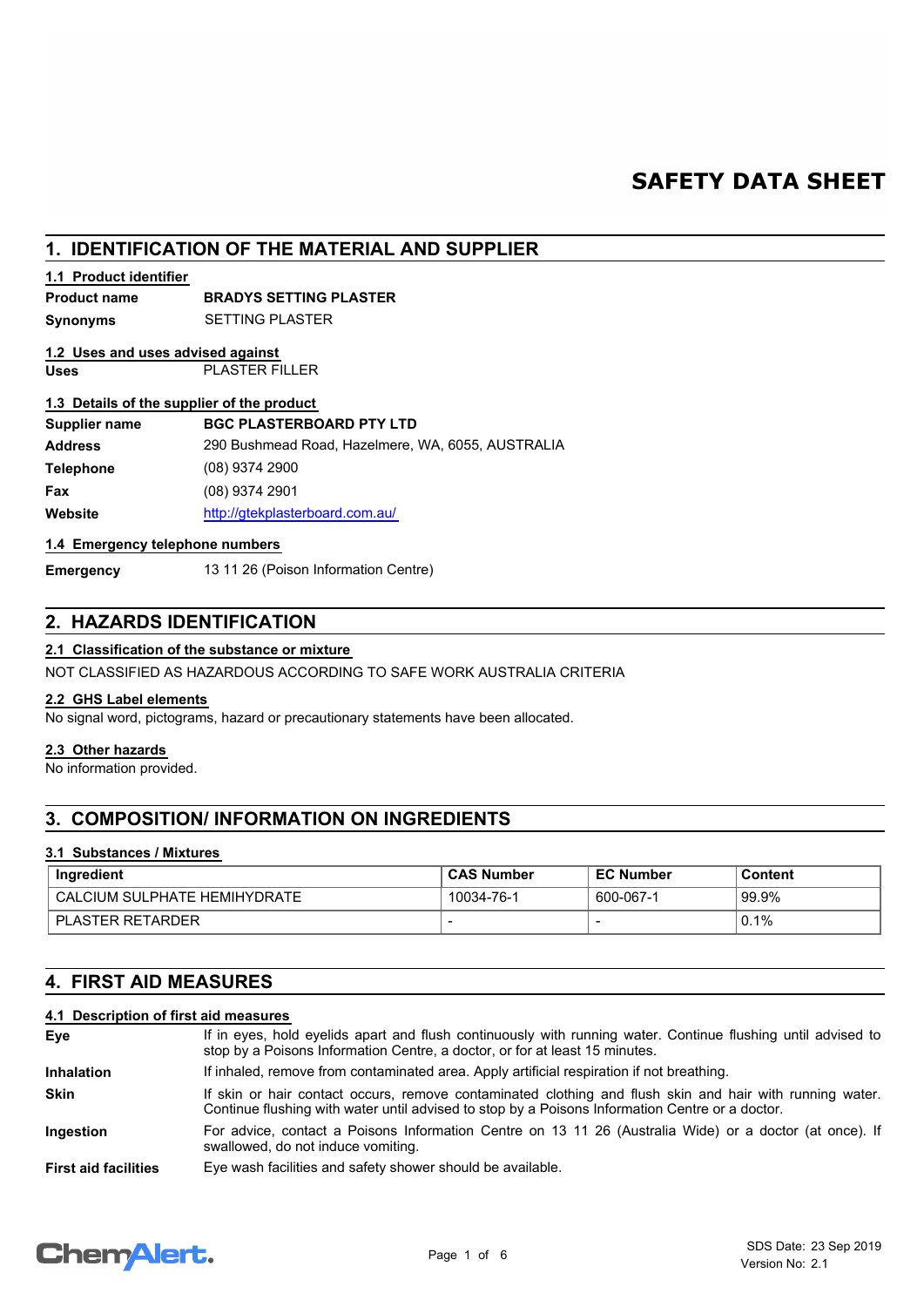# **4.2 Most important symptoms and effects, both acute and delayed**

This product is generally considered to be of low toxicity, however over exposure to dust should be avoided.

# **4.3 Immediate medical attention and special treatment needed**

Drinking glycerin, gelatin solutions, or large volumes of water may delay the hardening of this product in the stomach. Surgical relief of obstruction, particularly at the phlorus, may be required.

# **5. FIRE FIGHTING MEASURES**

### **5.1 Extinguishing media**

Use an extinguishing agent suitable for the surrounding fire.

### **5.2 Special hazards arising from the substance or mixture**

Non flammable. May evolve toxic gases (sulphur oxides) when heated to decomposition.

### **5.3 Advice for firefighters**

Evacuate area and contact emergency services. Toxic gases may be evolved in a fire situation. Remain upwind and notify those downwind of hazard. Wear full protective equipment including Self Contained Breathing Apparatus (SCBA) when combating fire. Use waterfog to cool intact containers and nearby storage areas.

### **5.4 Hazchem code**

None allocated.

# **6. ACCIDENTAL RELEASE MEASURES**

### **6.1 Personal precautions, protective equipment and emergency procedures**

Wear Personal Protective Equipment (PPE) as detailed in section 8 of the SDS.

### **6.2 Environmental precautions**

Prevent product from entering drains and waterways.

### **6.3 Methods of cleaning up**

Moisten with water to prevent a dust hazard and place in sealable containers for disposal.

### **6.4 Reference to other sections**

See Sections 8 and 13 for exposure controls and disposal.

# **7. HANDLING AND STORAGE**

# **7.1 Precautions for safe handling**

Before use carefully read the product label. Use of safe work practices are recommended to avoid eye or skin contact and inhalation. Observe good personal hygiene, including washing hands before eating. Prohibit eating, drinking and smoking in contaminated areas.

## **7.2 Conditions for safe storage, including any incompatibilities**

Store in a cool, dry, well ventilated area, removed from incompatible substances and foodstuffs. Ensure containers are tightly sealed, adequately labelled and protected from physical damage.

## **7.3 Specific end uses**

No information provided.

# **8. EXPOSURE CONTROLS / PERSONAL PROTECTION**

## **8.1 Control parameters**

### **Exposure standards**

No exposure standards have been entered for this product.

## **Biological limits**

No biological limit values have been entered for this product.

## **8.2 Exposure controls**

Avoid inhalation. Use in well ventilated areas. Where an inhalation risk exists, mechanical extraction ventilation is recommended. Maintain dust levels below the recommended exposure standard. **Engineering controls**

# **ChemAlert.**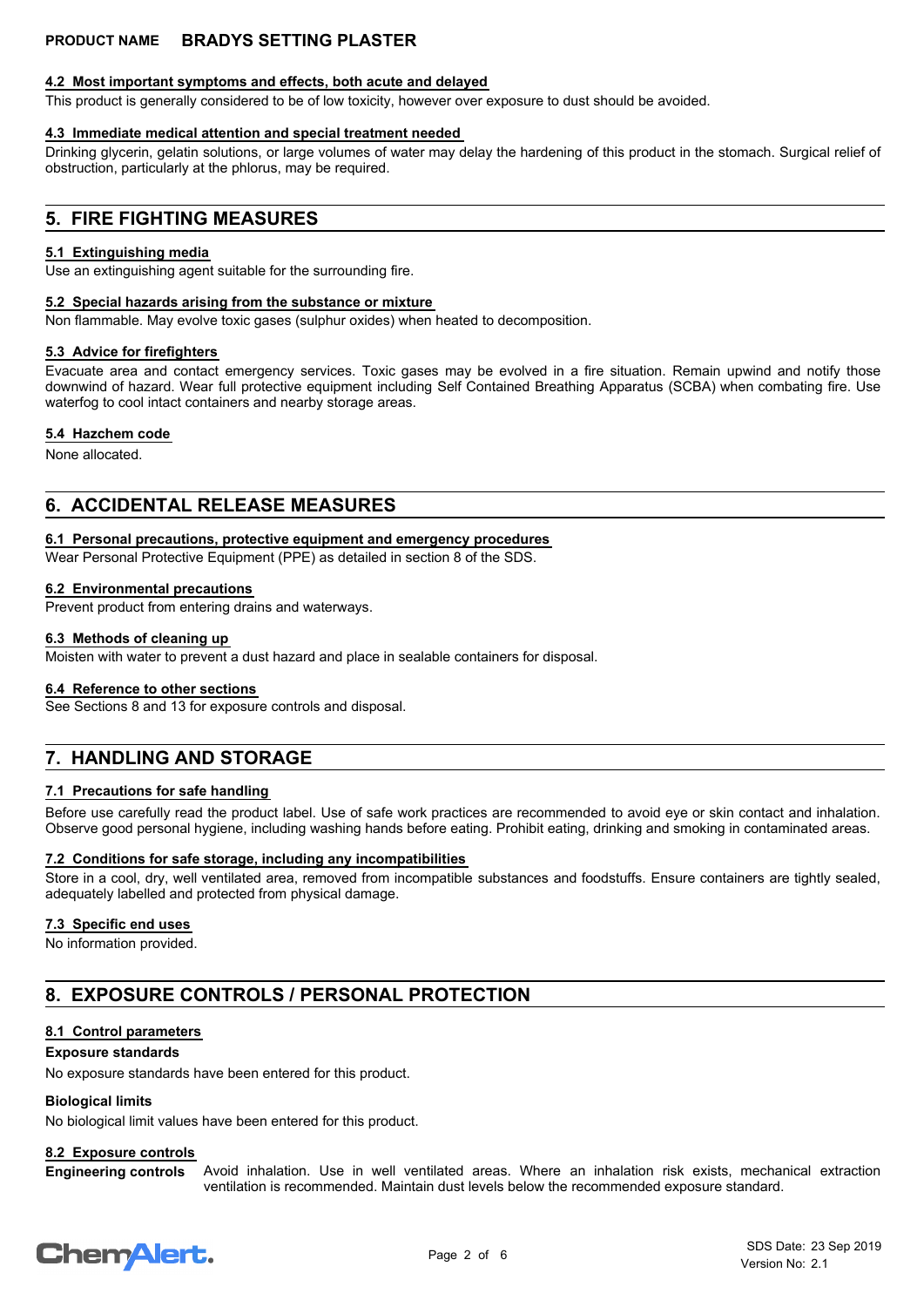### **PPE**

**Eye / Face** Wear dust-proof goggles. **Hands** Wear PVC or rubber gloves. **Body** When using large quantities or where heavy contamination is likely, wear coveralls. **Respiratory** Where an inhalation risk exists, wear a Class P1 (Particulate) respirator.



# **9. PHYSICAL AND CHEMICAL PROPERTIES**

# **9.1 Information on basic physical and chemical properties**

| <b>Appearance</b>                | WHITE POWDER         |
|----------------------------------|----------------------|
| Odour                            | <b>SLIGHT ODOUR</b>  |
| Flammability                     | NON FI AMMABI F      |
| <b>Flash point</b>               | NOT RFI FVANT        |
| <b>Boiling point</b>             | <b>NOT AVAILABLE</b> |
| <b>Melting point</b>             | <b>NOT AVAILABLE</b> |
| <b>Evaporation rate</b>          | <b>NOT AVAILABLE</b> |
| рH                               | NOT AVAII ABI F      |
| Vapour density                   | <b>NOT AVAILABLE</b> |
| <b>Specific gravity</b>          | <b>NOT AVAILABLE</b> |
| Solubility (water)               | <b>NOT AVAILABLE</b> |
| Vapour pressure                  | <b>NOT AVAILABLE</b> |
| <b>Upper explosion limit</b>     | <b>NOT RELEVANT</b>  |
| Lower explosion limit            | NOT RFI FVANT        |
| <b>Partition coefficient</b>     | <b>NOT AVAILABLE</b> |
| <b>Autoignition temperature</b>  | <b>NOT AVAILABLE</b> |
| <b>Decomposition temperature</b> | <b>NOT AVAILABLE</b> |
| Viscosity                        | <b>NOT AVAILABLE</b> |
| <b>Explosive properties</b>      | <b>NOT AVAILABLE</b> |
| <b>Oxidising properties</b>      | <b>NOT AVAILABLE</b> |
| Odour threshold                  | <b>NOT AVAILABLE</b> |
|                                  |                      |

# **10. STABILITY AND REACTIVITY**

## **10.1 Reactivity**

Carefully review all information provided in sections 10.2 to 10.6.

### **10.2 Chemical stability**

Stable under recommended conditions of storage.

# **10.3 Possibility of hazardous reactions**

Polymerization will not occur.

### **10.4 Conditions to avoid**

Avoid contact with incompatible substances.

### **10.5 Incompatible materials**

Incompatible with aluminium (when heated), diazomethane, phosphorus (at high temperatures) and oxidising agents.

### **10.6 Hazardous decomposition products**

May evolve toxic gases (sulphur oxides) when heated to decomposition.

# **11. TOXICOLOGICAL INFORMATION**

### **11.1 Information on toxicological effects**

**Acute toxicity** This product is generally considered to be of low toxicity, however over exposure to dust should be avoided.

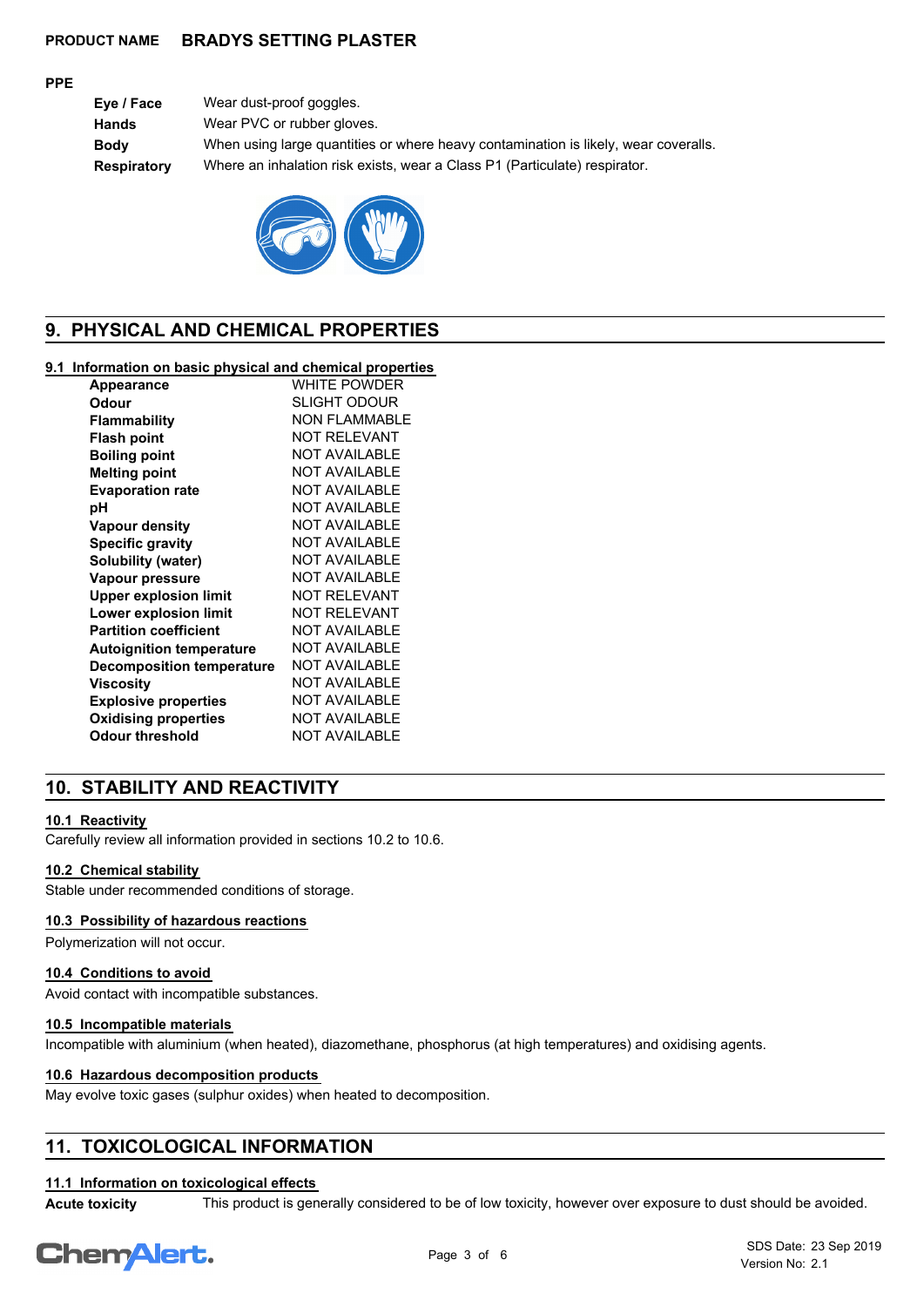| <b>Skin</b>                        | Not classified as a skin irritant. Contact may result in mechanical irritation, redness and rash. |
|------------------------------------|---------------------------------------------------------------------------------------------------|
| Eve                                | Not classified as an eye irritant. Contact may cause discomfort, lacrimation and redness.         |
| <b>Sensitisation</b>               | Not classified as causing skin or respiratory sensitisation.                                      |
| <b>Mutagenicity</b>                | Insufficient data available to classify as a mutagen.                                             |
| Carcinogenicity                    | Insufficient data available to classify as a carcinogen.                                          |
| <b>Reproductive</b>                | Insufficient data available to classify as a reproductive toxin.                                  |
| STOT - single<br>exposure          | Not classified as causing organ damage from single exposure.                                      |
| <b>STOT</b> - repeated<br>exposure | Not classified as causing organ damage from repeated exposure.                                    |
| <b>Aspiration</b>                  | Not relevant.                                                                                     |

# **12. ECOLOGICAL INFORMATION**

## **12.1 Toxicity**

No information provided.

# **12.2 Persistence and degradability**

No information provided.

## **12.3 Bioaccumulative potential**

No information provided.

### **12.4 Mobility in soil**

No information provided.

### **12.5 Other adverse effects**

The main component/s of this product are not anticipated to cause any adverse effects to plants or animals.

# **13. DISPOSAL CONSIDERATIONS**

## **13.1 Waste treatment methods**

Reuse where possible. No special precautions are normally required when handling this product. **Waste disposal** Legislation **Dispose of in accordance with relevant local legislation.** 

# **14. TRANSPORT INFORMATION**

## **NOT CLASSIFIED AS A DANGEROUS GOOD BY THE CRITERIA OF THE ADG CODE, IMDG OR IATA**

|                                     | <b>LAND TRANSPORT (ADG)</b> | <b>SEA TRANSPORT (IMDG / IMO)</b> | AIR TRANSPORT (IATA / ICAO) |
|-------------------------------------|-----------------------------|-----------------------------------|-----------------------------|
| 14.1 UN Number                      | None allocated.             | None allocated.                   | None allocated.             |
| 14.2 Proper<br><b>Shipping Name</b> | None allocated.             | None allocated.                   | None allocated.             |
| 14.3 Transport<br>hazard class      | None allocated.             | None allocated.                   | None allocated.             |
| 14.4 Packing Group                  | None allocated.             | None allocated.                   | None allocated.             |

# **14.5 Environmental hazards**

No information provided.

**14.6 Special precautions for user**

**Hazchem code** None allocated.

# **15. REGULATORY INFORMATION**

# **15.1 Safety, health and environmental regulations/legislation specific for the substance or mixture**

**Poison schedule**

A poison schedule number has not been allocated to this product using the criteria in the Standard for the Uniform Scheduling of Medicines and Poisons (SUSMP).

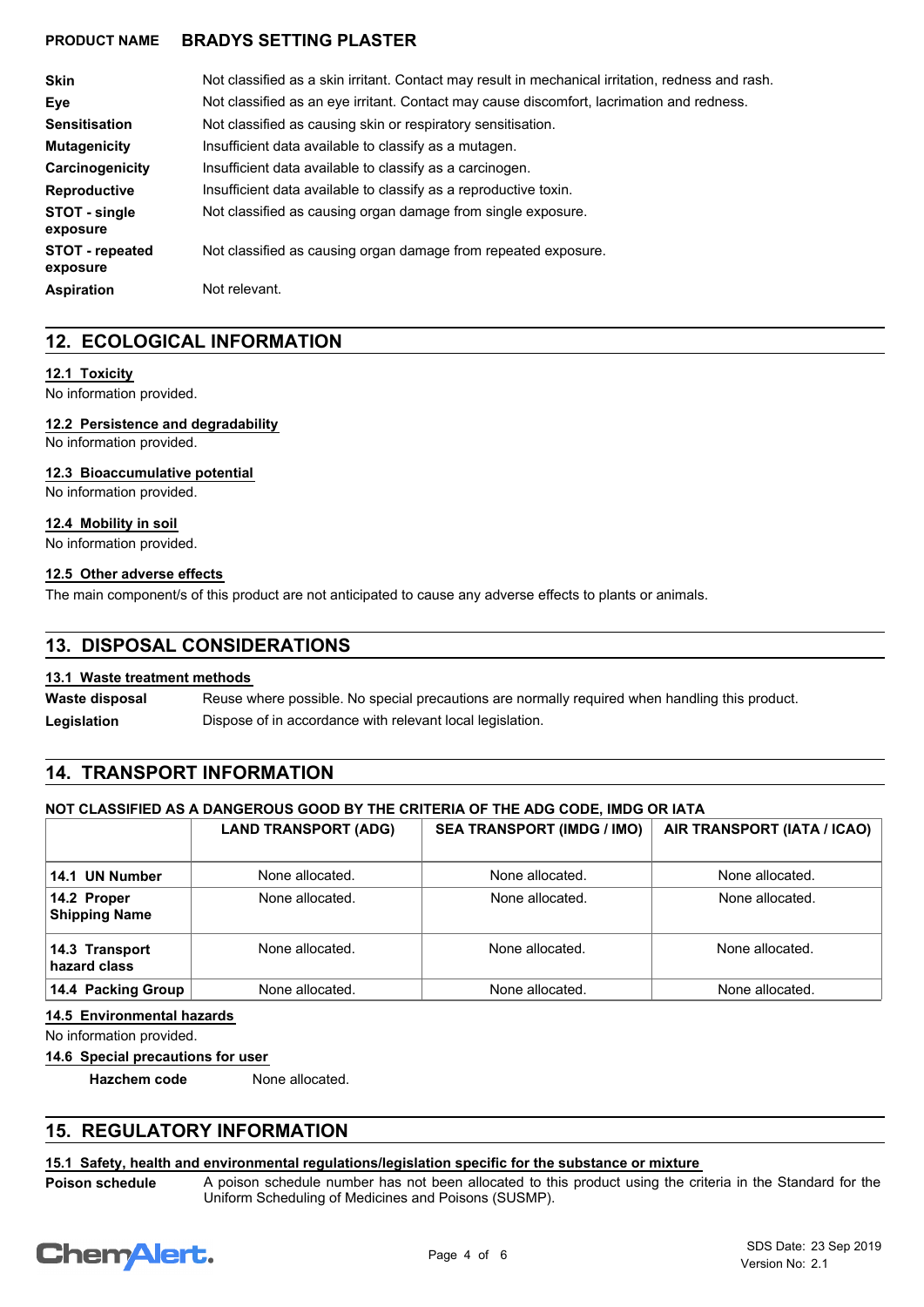- Safework Australia criteria is based on the Globally Harmonised System (GHS) of Classification and Labelling of Chemicals. **Classifications**
- **AUSTRALIA: AICS (Australian Inventory of Chemical Substances)** All components are listed on AICS, or are exempt. **Inventory listings**

# **16. OTHER INFORMATION**

| <b>Additional information</b> | EXPOSURE STANDARDS - TIME WEIGHTED AVERAGES: Exposure standards are established on<br>the premise of an 8 hour work period of normal intensity, under normal climatic conditions and where<br>a 16 hour break between shifts exists to enable the body to eliminate absorbed contaminants. In the<br>following circumstances, exposure standards must be reduced: Strenuous work conditions; hot,<br>humid climates; high altitude conditions; extended shifts (which increase the exposure period and<br>shorten the period of recuperation). |                                                                                                                                                                                                                                                                                                                                                                                                                                                                                                                                                                                                                                                                                                                                                                                                                                                                                                                                                                                                                              |  |
|-------------------------------|------------------------------------------------------------------------------------------------------------------------------------------------------------------------------------------------------------------------------------------------------------------------------------------------------------------------------------------------------------------------------------------------------------------------------------------------------------------------------------------------------------------------------------------------|------------------------------------------------------------------------------------------------------------------------------------------------------------------------------------------------------------------------------------------------------------------------------------------------------------------------------------------------------------------------------------------------------------------------------------------------------------------------------------------------------------------------------------------------------------------------------------------------------------------------------------------------------------------------------------------------------------------------------------------------------------------------------------------------------------------------------------------------------------------------------------------------------------------------------------------------------------------------------------------------------------------------------|--|
|                               |                                                                                                                                                                                                                                                                                                                                                                                                                                                                                                                                                | PERSONAL PROTECTIVE EQUIPMENT GUIDELINES:<br>The recommendation for protective equipment contained within this report is provided as a guide<br>only. Factors such as form of product, method of application, working environment, quantity used,<br>product concentration and the availability of engineering controls should be considered before final<br>selection of personal protective equipment is made.                                                                                                                                                                                                                                                                                                                                                                                                                                                                                                                                                                                                             |  |
|                               |                                                                                                                                                                                                                                                                                                                                                                                                                                                                                                                                                | <b>HEALTH EFFECTS FROM EXPOSURE:</b><br>It should be noted that the effects from exposure to this product will depend on several factors<br>including: form of product; frequency and duration of use; quantity used; effectiveness of control<br>measures; protective equipment used and method of application. Given that it is impractical to<br>prepare a report which would encompass all possible scenarios, it is anticipated that users will<br>assess the risks and apply control methods where appropriate.                                                                                                                                                                                                                                                                                                                                                                                                                                                                                                        |  |
| <b>Abbreviations</b>          | <b>ACGIH</b><br>CAS#<br><b>CNS</b><br>EC No.<br><b>EMS</b><br><b>GHS</b><br><b>GTEPG</b><br><b>IARC</b><br><b>LC50</b><br>LD50<br>mg/m <sup>3</sup><br><b>OEL</b><br>рH<br>ppm<br><b>STEL</b><br>STOT-RE<br>STOT-SE<br><b>SUSMP</b><br><b>SWA</b><br><b>TLV</b><br><b>TWA</b>                                                                                                                                                                                                                                                                  | American Conference of Governmental Industrial Hygienists<br>Chemical Abstract Service number - used to uniquely identify chemical compounds<br><b>Central Nervous System</b><br>EC No - European Community Number<br>Emergency Schedules (Emergency Procedures for Ships Carrying Dangerous<br>Goods)<br><b>Globally Harmonized System</b><br><b>Group Text Emergency Procedure Guide</b><br>International Agency for Research on Cancer<br>Lethal Concentration, 50% / Median Lethal Concentration<br>Lethal Dose, 50% / Median Lethal Dose<br>Milligrams per Cubic Metre<br>Occupational Exposure Limit<br>relates to hydrogen ion concentration using a scale of 0 (high acidic) to 14 (highly<br>alkaline).<br>Parts Per Million<br>Short-Term Exposure Limit<br>Specific target organ toxicity (repeated exposure)<br>Specific target organ toxicity (single exposure)<br>Standard for the Uniform Scheduling of Medicines and Poisons<br>Safe Work Australia<br><b>Threshold Limit Value</b><br>Time Weighted Average |  |